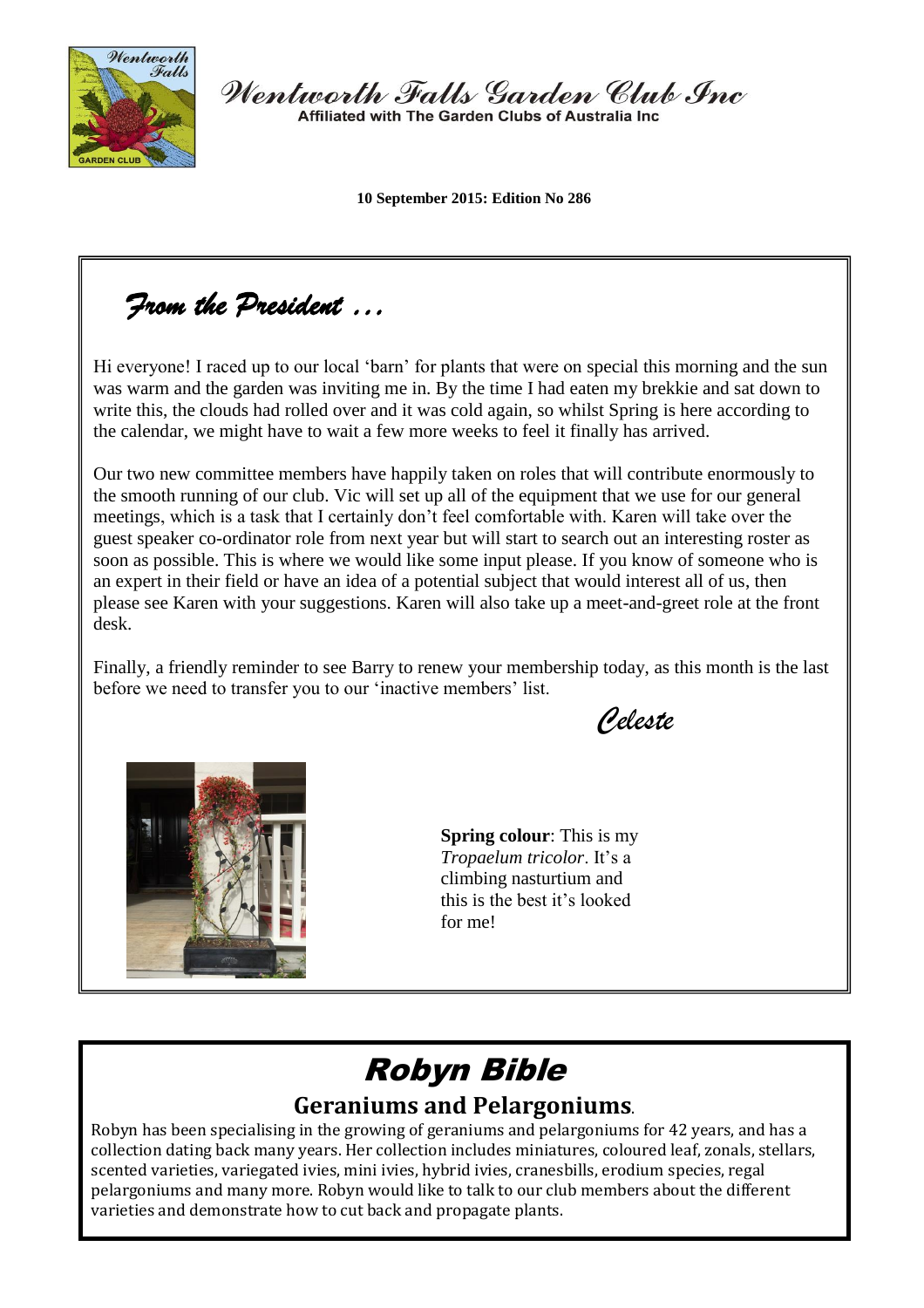# Janine's Rose Feeding Mix

I prefer to grow older style roses, species, English or European bred roses to better suit our climate – and I love their form, fragrance and appearance! As a result, I prune my roses earlier than many recommendations because those roses perform well in much colder climates than we experience. Also, I just can't stand the look of the things by June, and just want them tidied up.

When all the pruning is complete, I hand scratch around the bases, or use very gentle forking, to loosen the soil. Most suckering from roses occurs when tools are used to dig around the bases, so I use heavily gloved hands and imagine I'm making pastry.



Then, I layer the feeding mix onto the soil around the bases. The following amounts are minimum amounts per rose, and more can be added for larger roses, or if you have more space. Don't let the mix cover other nearby plants as they may rot with the moisture retention, and generous food mix. All my roses get all the manure, then all the potash etc at the same time. That way I don't forget where I'm up to, and I don't have to do all the feeding at once, just an individual component.

- Cow Manure half a bucket. I get mine in bulk from Tunks. A cubic metre is about \$95 delivered, nicely milled and easier to spread. Much less expensive than buying by bags.
- Potash 1 tablespoon. I get mine from the Produce Store in North Katoomba. Definitely cheaper.
- $\div$  Blood and Bone 1 big handful.
- $\cdot$  Organic Xtra or Dynafert 2 good handfuls or similar products, based on Dynamic Lifter with added seaweed. Organic Xtra is cheapest at Longview in 32kg bags or Dynafert from North Katoomba Produce.
- $\triangleleft$  Lucerne as much as will fit on top. Aim for minimum 3 cm coverage. I like the chopped lucerne, by the big bag, again from the Produce store.
- Water about a bucket.

I leave this mix around the plant for about a week to mature, then add about another bucket of water, if there has been no good rain. A few days after that, with sturdy gloves on, I 'fluff' the mix up and blend through. This prevents a hard lucerne crust forming on top and stopping water penetrating to the roots, and also allows all the soil microbes to get to work and incorporate the blended mix into a balanced plant food.

This mix usually lasts till mid-summer, and then I add Sudden Impact and maybe more lucerne if the weather has been unkind. I like to have the different feeding regimes – I don't like to eat the same things all year, so why should my roses?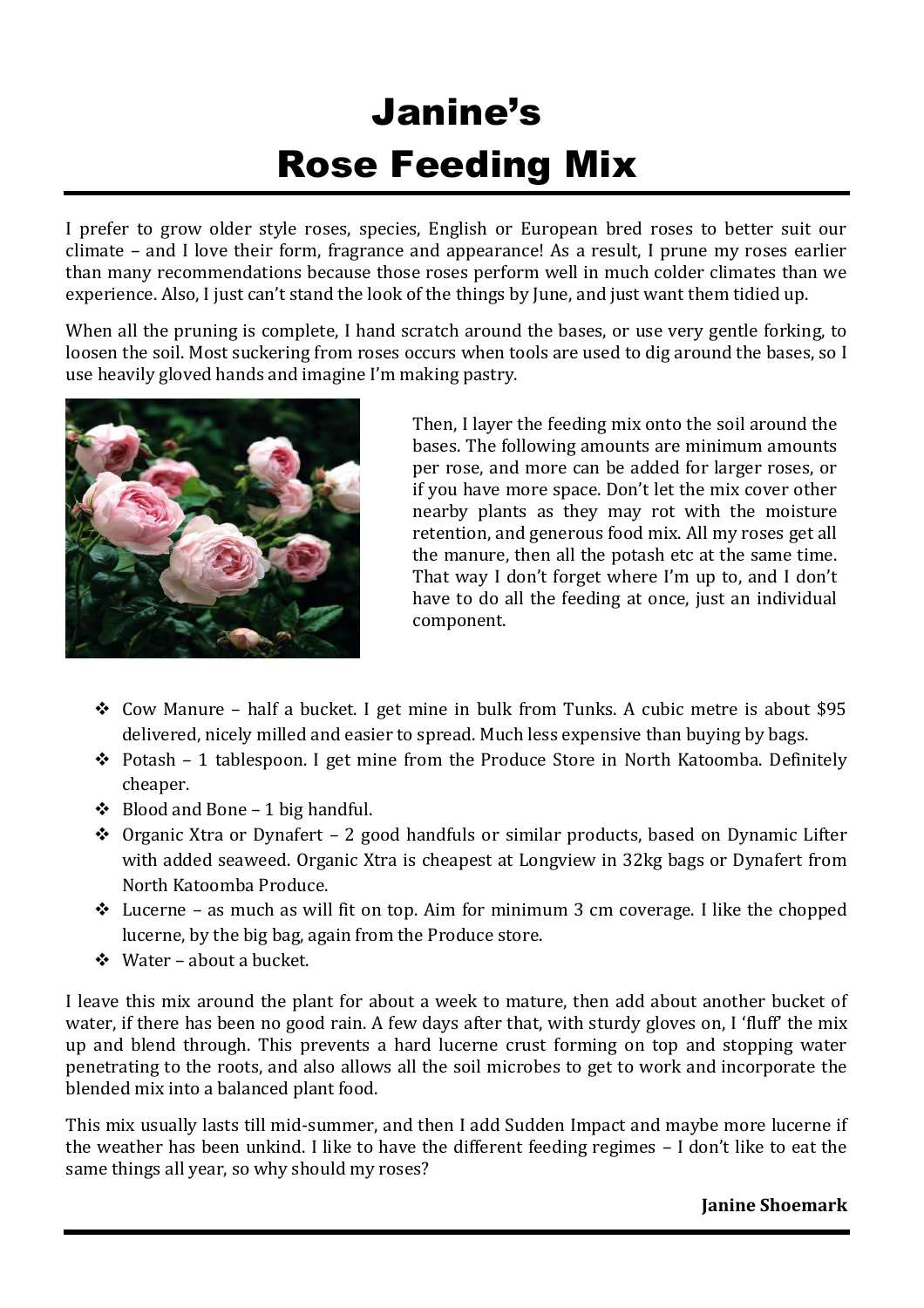

September Gardening Tips

September is the month of feeding, pruning and watering. Plants in bloom need extra food and water to prolong displays.

- $\triangleright$  Most plants trees and shrubs respond to warmer weather conditions and longer sunlight periods by seeking regular supply of plant foods, so start fertilising with blood and bone and potash. This can be done at a rate of 9 parts of blood and bone to 1 part potash. Sprinkle on all parts of garden, between shrubs, fruit and ornamental trees. Rate of application is a fistful or 40grams per square metre. Reapply every month until the end of March for best results.
- $\triangleright$  If you have been working on your compost heap, hopefully it is ready to use now or in the next couple of months. Compost should be forked into beds with a good dressing of animal manure.
- $\triangleright$  Compost is not mulch. Once the garden is fertilised and dressed with compost and animal manure, spread a good layer of mulch such as lucerne, straw, saw dust or sugar cane.
- $\triangleright$  Grass is a ravenous competitor for garden plants. Clear away grass from under trees and around plants, especially over root areas. The quick and greedy growth of grass (and weeds, to a lesser degree) begins ahead of the trees and plants awakening in spring. So the grass gains a huge foothold from the start by robbing plants, shrubs and trees of their moisture and food. If you do not want the labour of pulling out the grass, lay thick sheets of newspaper over grass roots to smother it so it becomes part of the mulch. Over-vigorous trees can be controlled by allowing plenty of grass to grow at the base of the trunk, as well as some judicious pruning.
- $\triangleright$  Cuttings taken in autumn should be ready to plant on into bigger pots or into the garden.
- $\triangleright$  Spray stone fruit trees for brown-rot control with Mancozeb at full bloom, petal fall and as the withered remains of blossoms are detaching from immature fruit (shuckfall).
- $\triangleright$  Indoor plants can be enriched with weak liquid fertilisers and seaweed concentrate. Pests include scale (white oil spray) aphids (pyrethrum) mealy bugs (dab with cottonwool soaked in methylated spirit) and caterpillars (Dipel spray).
- $\triangleright$  Crop rotation is very important. All plant groups have their same special circle of pests and diseases. They gradually build up during the growing season and if the same plants are mistakenly planted in the same place the following year these pests have a foothold as they lie in wait for more of the same. Soil diseases once established can take years to eradicate. Rotation constantly shatters the growth cycle of harmful organisms and pests.
- $\triangleright$  Divide chrysanthemums and other perennials.
- $\triangleright$  Plant gladioli corms.
- $\triangleright$  Be careful not to scalp your lawn by cutting too close. Spring is a crucial time for lawns, the longer grass is allowed to grow, the deeper the roots. If cut too short, roots are exposed to the effects of drying winds and sun.
- $\triangleright$  Fertilise lawns with Blood and Bone with about 10% Potash at the rate of 40 grams (a fistful) for each square metre. Do not put on dry lawns. Water before and after application.
- $\triangleright$  Never use soil from the garden for pot plants. Although it may contain plant foods, it is not very porous and becomes a hard lump after a few weeks.
- $\triangleright$  Although spring has arrived and winter is officially over the nights are still very cold and it is not safe to plant out tender plants. However, you can plant out those that are in flower now such as rhododendrons, camellias, azaleas, ericas and a large number of native plants.

#### **Sources**

*The Year Round Gardener* by Stirling Macoboy *The Practical Gardener* by Peter Cundall